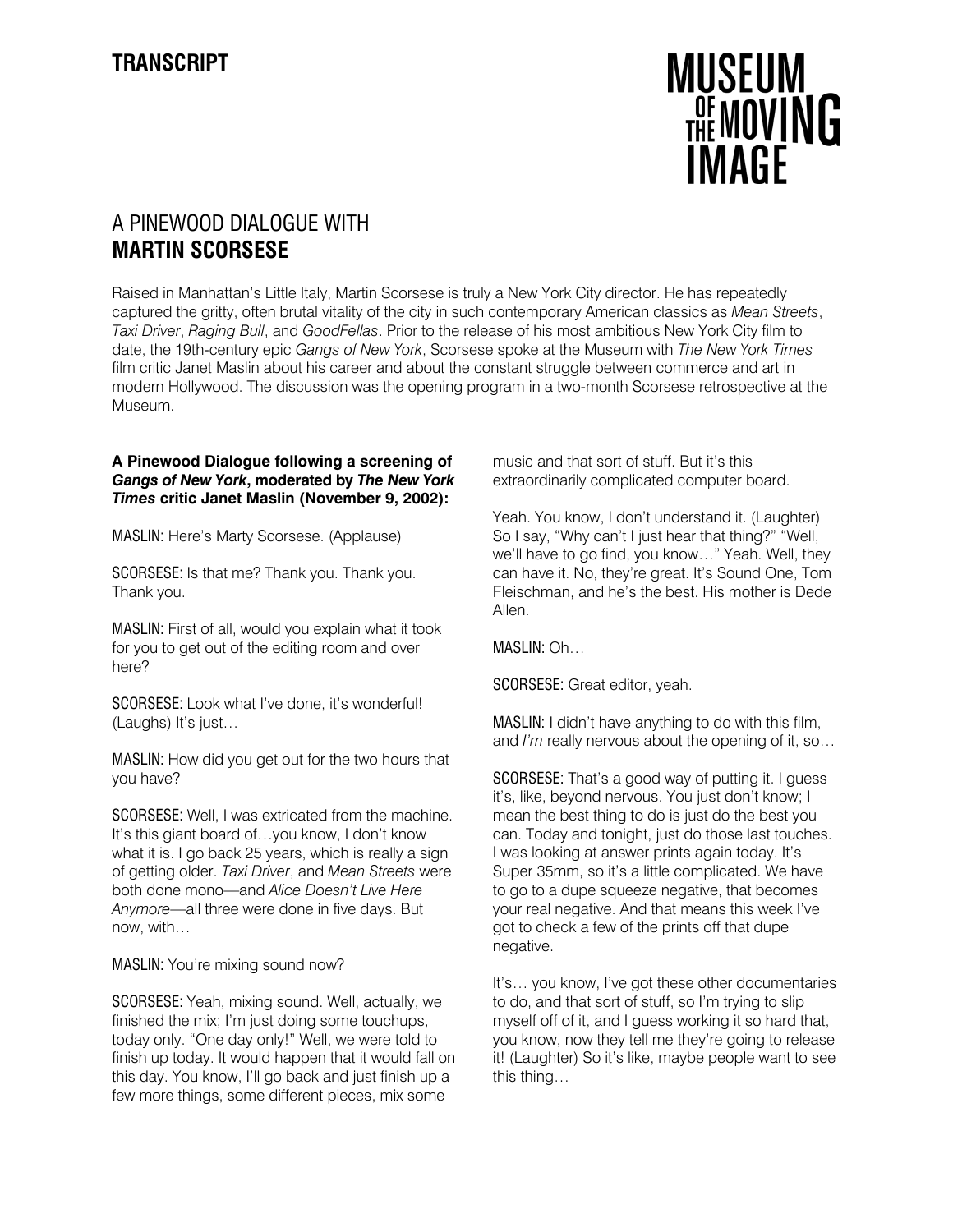MASLIN: You were saying backstage it'd be nice if they could keep showing the twenty-minute reel.

SCORSESE: Yeah, just keep showing the twenty minutes! (Laughter)

MASLIN: It's almost business as usual for you to have a lot of advance talk about certain films. With *The Last Temptation of Christ* there was a lot of that, with *New York, New York*.

## SCORSESE: Yeah.

MASLIN: With *The Age of Innocence,* there was a lot of fuss about the fact that you'd hired a consultant to tell you how the dishes ought to go.

## SCORSESE: Yeah.

MASLIN: How exponentially different is the attention to this film from that?

SCORSESE: In *The Age of Innocence*, there was a lot of anticipation. There is no doubt. But I think in [*The Last*] *Temptation of Christ*, it was a different situation, where it became so notorious, based on the fact that some people had sold scripts out in the street, reading these old scripts—I had no idea. And so by the time we were in the mixing room, we decided to release the film four to five weeks before its original release date.

But here, it's different, I think. Here, everybody's sort of been waiting for this one. For years, I always talked about it, too, *Gangs of New York*, and…

MASLIN: You've been talking about it for thirty years.

SCORSESE: Thirty years, yeah. (Laughter) Well, some of the things take a long time. *Last Temptation* was fifteen years. *Mean Streets* was my whole life up to that point, you know.

MASLIN: Can you explain why it's taken thirty years to do this?

SCORSESE: Having read the Herbert Asbury book, *The Gangs of New York*, back in 1970—it's kind of a a nonfiction book—well, it is a non-fiction book. But it also takes in the mythology of New York. It goes back to a time of extraordinarily flamboyant folktales of New York. It goes from the eighteenth

### **TRANSCRIPT: A PINEWOOD DIALOGUE WITH MARTIN SCORSESE**  PAGE 2

century up to the 1920s. He wrote the book in '26. And so…

MASLIN: And you read it when you were in your twenties, you were staying at somebody's house…

SCORSESE: Yeah, somebody's house. It actually was a friend of mine who was house sitting for somebody out on Long Island. It was New Years Eve night and then day. And then during the daytime, it was snowing outside, we were just by a fire, and I found these books. So this one was *The Gangs of New York*, and I took it out and started reading. They were reading *Time and Again*, which had just been published. But I was reading that one [*Gangs*]. When I told that to Harvey, he said, "That tells the whole story." (Laughter) That's Harvey *Weinstein*…

MASLIN: …Maybe you've heard of him.

SCORSESE: You may have heard of him. (Laughter) He's another one; he had heard me telling the stories for years and… It's really about old New York. I mean, that's one of the problems. One of the problems was that none of the old New York exists.

MASLIN: So you had to build it.

SCORSESE: We had to build it, yeah. That was a big thing, we had to build it.

MASLIN: When you first thought of doing this all that time ago, you weren't in a position to build New York City.

SCORSESE: No.

MASLIN: So did you imagine a smaller version…?

SCORSESE: No, bigger! (Laughter) Even bigger, even bigger. But also the fact that I had to tell so much of the story of the old New York, you know? Really, just…I didn't know where to stop it.

MASLIN: So you really never thought about camouflaging existing…?

SCORSESE: There's no way. It would be, financially, not feasible to camouflage New York the way it is now.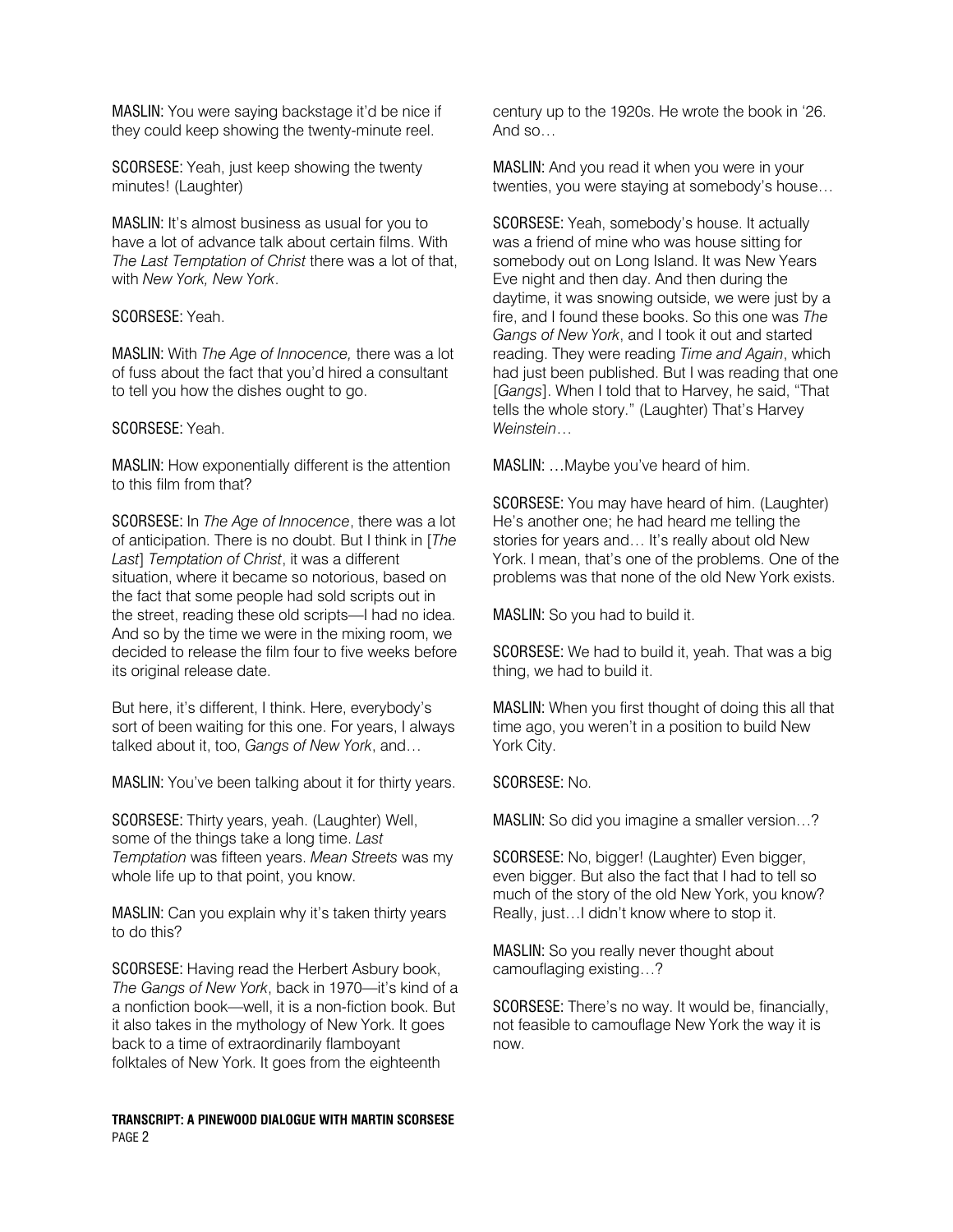MASLIN: So years go by, you build New York in Rome. You've re-shot some of it and you've changed the music to make it…?

SCORSESE: No, no, we're just really completing the music. I do a lot with source music, you know.

MASLIN: Did you re-shoot the ending?

SCORSESE: Not really. I shot some close-ups, which is what I did on *Cape Fear* and…not *Age of Innocence*, but on *Casino*, we re-shot one scene and shot another scene to compress time. Usually in the editing, I find that at a certain point in time, I'll be able to tell if I need some "connective tissue," so to speak, or one more little plot device to carry through.

On *After Hours*, I wound up shooting four days, to combine a lot of story points. Well, the original cut was two-and-a-half hours. And the whole idea was just like a Chinese box, you know, a trick box, where you open it up and you just keep opening; there's another box, then another box, then another box. And eventually, we decided we had to maybe compress about ten or twelve of those boxes by shooting a new scene, and shooting some other elements. And combined it all. And so we re-shot four days, and also a different ending, actually, on that.

MASLIN: With this film—it's not out yet, I haven't seen it; nobody much has seen it—but I can tell you already what one of this years Oscar campaigns is going to boil down to. It's going to be, "You mean Marty never won?"

SCORSESE: Oh, well.

MASLIN: You never won. You have been on the record as saying that that actually bothers you, that the Oscar is an old-fashioned traditional thing, part of the old Hollywood…

SCORSESE: It's wanting to be, I guess… Sometimes it bothers me, and other times I say, "What am I talking about? I made the movies. I got to make the pictures." And they were even, some of them up there, were recognized at that time of the year, which is amazing. And also, I realize that the pictures were kind of…

MASLIN: But you've had very bad luck with them. *New York, New York* didn't even get nominated for Best Song, that's the kind of…

SCORSESE: They didn't like it. (Laughter) *The Omen* won that year, *The Omen*, for Best Song, Okay!? (Laughter) I just wanted to say that, guys, alright? Need we say more? Great song, by the way*, The Omen*, great music. I am an *Omen* freak; I love watching those three, *Omen I*, *Omen II*, *Omen III*, I love 'em. But I'm telling you, *New York, New York* and *The Omen*, I…

MASLIN: Any time you want to know all about the Oscars, all you need to know is that this man lost to Kevin Costner.

SCORSESE: For directing on *Dances With Wolves*, yeah. Well, the picture, I can understand, because, I mean… (Laughter) The thing is that it's like, you know, the Academy is an institution. And I think as one of the key figures of it at one point told me, he said, "We vote for the film that *should* win." Meaning at times, they may not necessarily look at the art or the craft, but at the… This happened over with *Mrs. Miniver*—over the years. William Wyler's a great director, but I prefer some of his other pictures. *How Green Was My Valley*—and John Ford's a great director, but over *Citizen Kane*—no. You can argue that, I would think, classical as opposed to a new style completely, but you know…

MASLIN: Well, Orson Welles didn't have Miramax campaigning for him.

SCORSESE: I guess not, I guess not. Oh, Harvey and the guys there, they're going out there beating the drums, I guess. But the thing about it, too, is that what I realized was that I… (Knocking sound) Oh, they're outside right now. (Laughter) But you have to sort of get philosophical about it, because I thought, "I got to make these pictures, and the pictures were pretty tough." I mean, *Taxi Driver* was a labor of love. I didn't even think anybody was going to go see it. And it turned out that it became very popular and…

MASLIN: Has anyone seen Travis Bickle's mohawk in the exhibit upstairs?

SCORSESE: [Make-up artist] Dick Smith's.

**TRANSCRIPT: A PINEWOOD DIALOGUE WITH MARTIN SCORSESE**  PAGE 3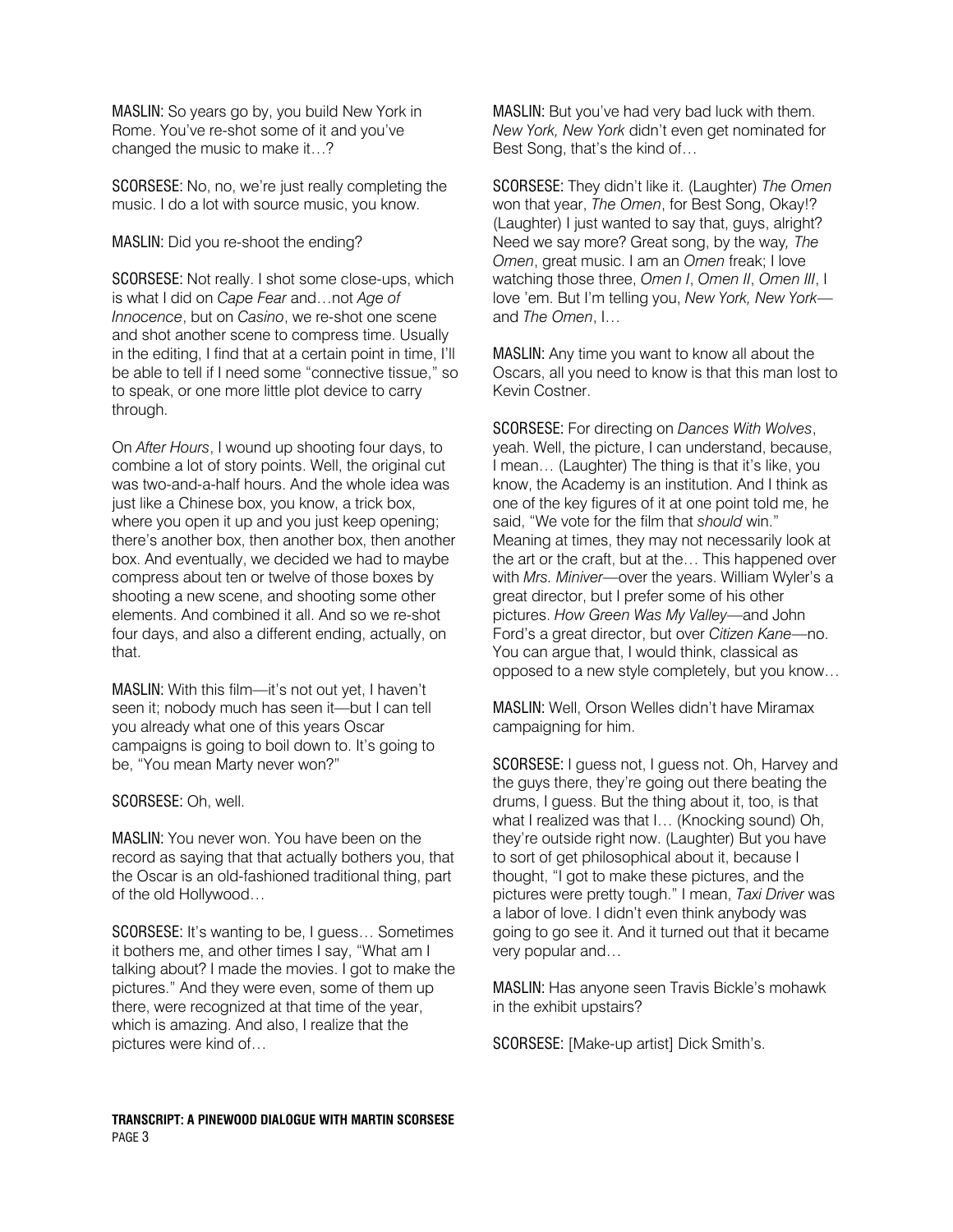MASLIN: Honestly, if you go upstairs, the mohawk wig is under glass.

SCORSESE: The reason he had to do it as a wig: he couldn't cut his hair because we were shooting so fast and he had to go on to do *The Last Tycoon*. So we had to make a wig, and Dick Smith was the one who did it.

*GoodFellas* was also an edgy film. I think they were kinda nasty, in a way, the pictures. I think it was amazing I got away with making them, under the system at the studio, under the MPAA, all of that. So I sort of took what we could get and ran—and that was to make the movies. And after a while, you realize that that's all gone now.

*Raging Bull* was another one. It's not the violence of the language I guess, in that picture, but again I didn't think… when I made that, I thought: This was it. I kind of put everything I knew into pictures, and then I was going to start on something new. I thought I was going to go off and do documentaries in Rome for ITV. Really, I was looking forward to it. The Church, religious stories, and that sort of thing. Well, because RAI Television at the time—Rossellini had done films, but also Olmi was doing a lot and Bertolucci had done a few. And I thought that was the way to go—for me, anyway. And…

MASLIN: Well, this one, the part I've seen looks fabulous, but it's no day at the beach, I don't think.

SCORSESE: The *Gangs*? No, it is no day at the beach. No. However…

MASLIN: It's a very violent story, there's a lot of…

SCORSESE: I mean, the thing is, they kept saying, "Oh, Marty, this is violent." I said, "Yeah." "Well, how do you shoot it then?" I said, "Well, maybe…" I think we talked about this once, I mean, *Mean Streets* is rough and then *Taxi Driver* certainly has a lot of violence at the end; and *Raging Bull* has violence; but it's more the emotional violence, which comes by way of being fed, nurtured on the films of Sam Fuller and how he was expressing emotional violence with camera movement and editing. And…

MASLIN: But this is filled with violence about different groups jockeying for position in New York.

SCORSESE: Hitting each other. Yes. Hitting. Okay.

MASLIN: Do you have the 1863 Draft Riots in?

SCORSESE: Yes, we do, towards the end. The Draft Riots are the backdrop.

MASLIN: They'll love it in the Academy.

SCORSESE: But the Draft Riots are the backdrop of it. And the reality is the violence is handled in such a way that I had to sort of say, "Well, you know, what am I going do…?" I think I mentioned this before, where I said when I got to do *Casino*, and it got to the point where Joe Pesci and his brother were killed with baseball bats in a cornfield, I did it very straight. And it was the last statement I think I could make on *that* kind of violence. Especially these two guys—whether you like them or not, as charming as they could be—they were pretty bad gangsters. But being killed in such a brutal way by their friends, this is the end of the lifestyle, this is the end of the rainbow, guys. So that was the last statement for me on that kind of thing. And after that, violence has to be treated in a different way. And therefore, what I tried to do in this picture is, through the editing, *suggest* the impact rather than see it. So it's really more montage than direct violence.

MASLIN: Is it partly a result of the stage of life you're at, the fact that you made a lot of young man's films that were very violent, and that were about outsiders wanting to belong, and about feelings that you might not have anymore, since you…

SCORSESE: No, I'm still an outsider wanting to belong.

MASLIN: Some outsider! (Laughs)

SCORSESE: No, no, no. There's a psychological thing that you realize: Why do you want to belong? Just do your thing and that's all, the hell with it.

Really, I mean, that's part of it with the Academy, too, to a certain extent. If I go on record as saying, yes… I think we talked about it that time, in an interview, years ago. And I said yes, to a certain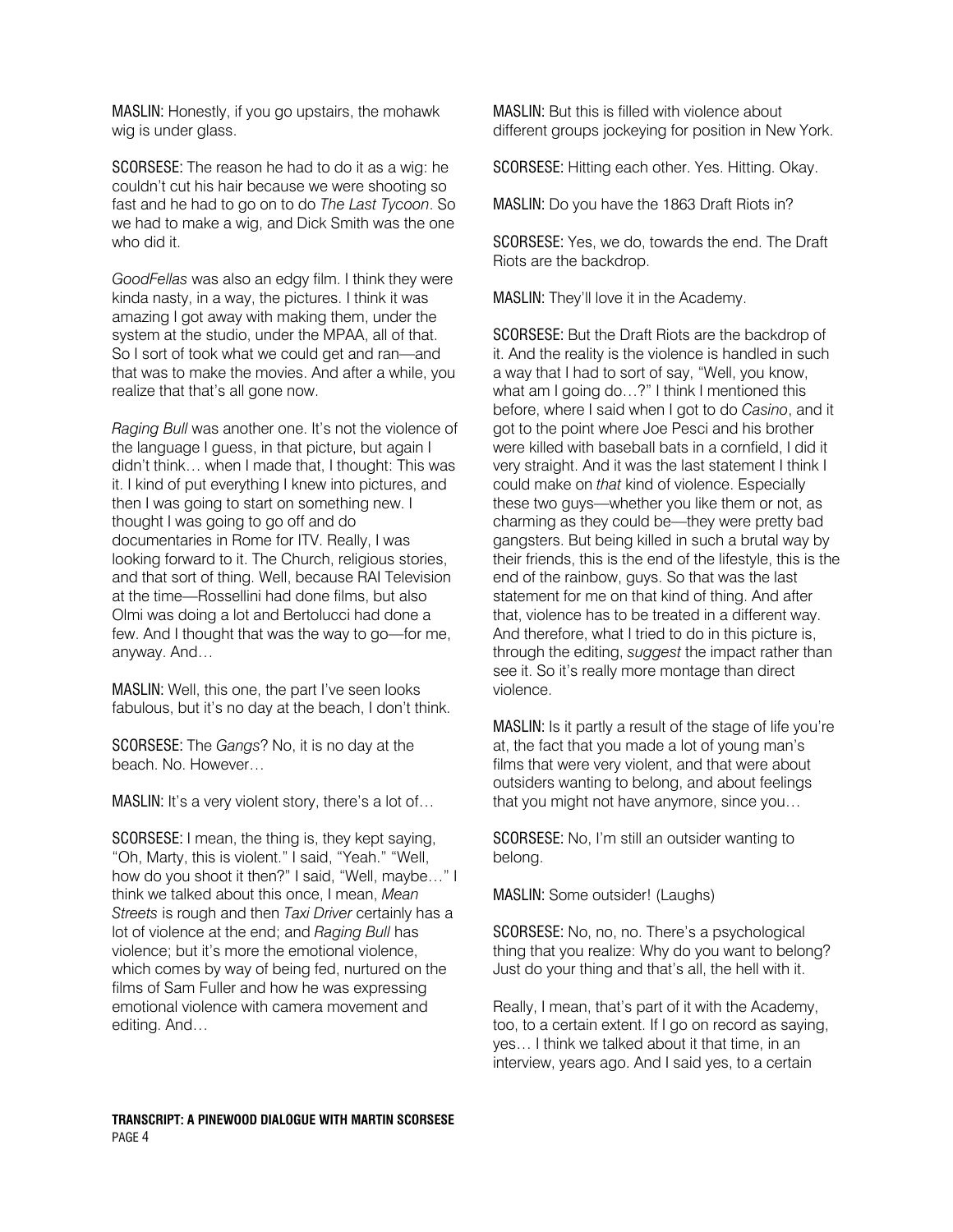extent [it's upsetting not to have won an Oscar]… But when it you think back, it's like being an outsider, and just dealing with that. There's a part of me, having grown up seeing those Academy Awards on TV; there's a certain kind of acceptance... your parents react to it and that sort of thing.

But it ain't in the cards…the main thing to do is to whatever happens in the future, the important period for me was the '70s, in a way, to the early '80s, or even the beginning of the '90s. So for me, it's just about getting the films made, and to try to combine the kind of film I want to make with what I hope could be interesting at the box office, you know.

MASLIN: I promise you this is the last question about this, but is it true that you are superstitious and you will not touch another director's Oscar?

SCORSESE: No, I never thought of that—now I won't! Now I'm not going to go touch anybody's Oscar! I mean, wait a minute; I've given 'em out! Gave one to Oliver, and somebody else. Oh, God, yeah.

MASLIN: You met Oliver Stone and Spike Lee as film students at NYU.

SCORSESE: Not Spike. Oliver and Jonathan Kaplan, who directed *The Accused* and a number of films.

MASLIN: Well, what kind of film student was Oliver Stone?

SCORSESE: Oliver was really interesting. (Laughter) Yeah. Oliver had just come out of the Army, I think. And it was 1970 or 1969…1970. And I was just an instructor. And it was a small class. It was right at the time School of the Arts was formed—1965, 1966. But I was an instructor and I was just doing this little class where you'd take a 16mm Filmo camera, and you'd tell the kids, you know, "Well, this is it. Now you've got to load it; now you've got to go out. This is overexposure, underexposure." Things I still can't do! (Laughter) I don't get it, you know. I know somehow it's a chemical process and there's light, but that's about it. (Laughter)

But seriously—being in New York, and being in [screening] rooms, like this, you know. But with Oliver, everybody was up there talking, moving, and

**TRANSCRIPT: A PINEWOOD DIALOGUE WITH MARTIN SCORSESE**  PAGE 5

everybody was making films. And of course, it was a very political period, too. And there was a lot of demonstrating at the school and that sort of thing. But Oliver was very, very quiet. Never said a word. And they insisted on a grading system. You had to grade. But I remember Gary Crowdus, too, the editor-in-chief *Cineaste.* He was in the class. There were a lot of interesting kids, but this guy…

MASLIN: Did Oliver feel there was any conspiracy about the grades that you would have given him? (Laughter)

SCORSESE: No, because when I looked at his film he did this little three minute film—and I looked at it; it was about this soldier who comes back home. No dialogue, just some music. It was silent, black-andwhite. And he's in a hotel room, a small hotel room, and he's pacing up and down like an animal outside the hotel room—like a little terrace. And you can see he's troubled, and he has a little duffle bag. And he walks down the street, and finally, he changes his uniform, as I remember, into street clothes. But he takes some of his army paraphernalia, and particularly his honorable discharge—it's a framed honorable discharge—he puts it in his duffle bag. And you tag him, you follow him, and he gets on the ferry, and in the midst of the water, throws the bag away. And then it cuts to color; all these birds taking off. And the music swells. I thought, well, that's an "A".

MASLIN: Sounds like it.

SCORSESE: That was good. Yeah, it was really good, I thought. And some of the other kids were just basically finding out what to do with a camera. But I would come in and talk about movies I had seen.

MASLIN: What year is this?

SCORSESE: '70—or '69 and '70, I think. And I would come in usually in that class, and instead of going into the instructions right away about the basic exercise, I would talk about a film I had seen that week or…

MASLIN: You had started to make your own films at that point.

SCORSESE: Short films, yeah, at NYU, and then *The Big Shave*, I made that in '67. It was at the New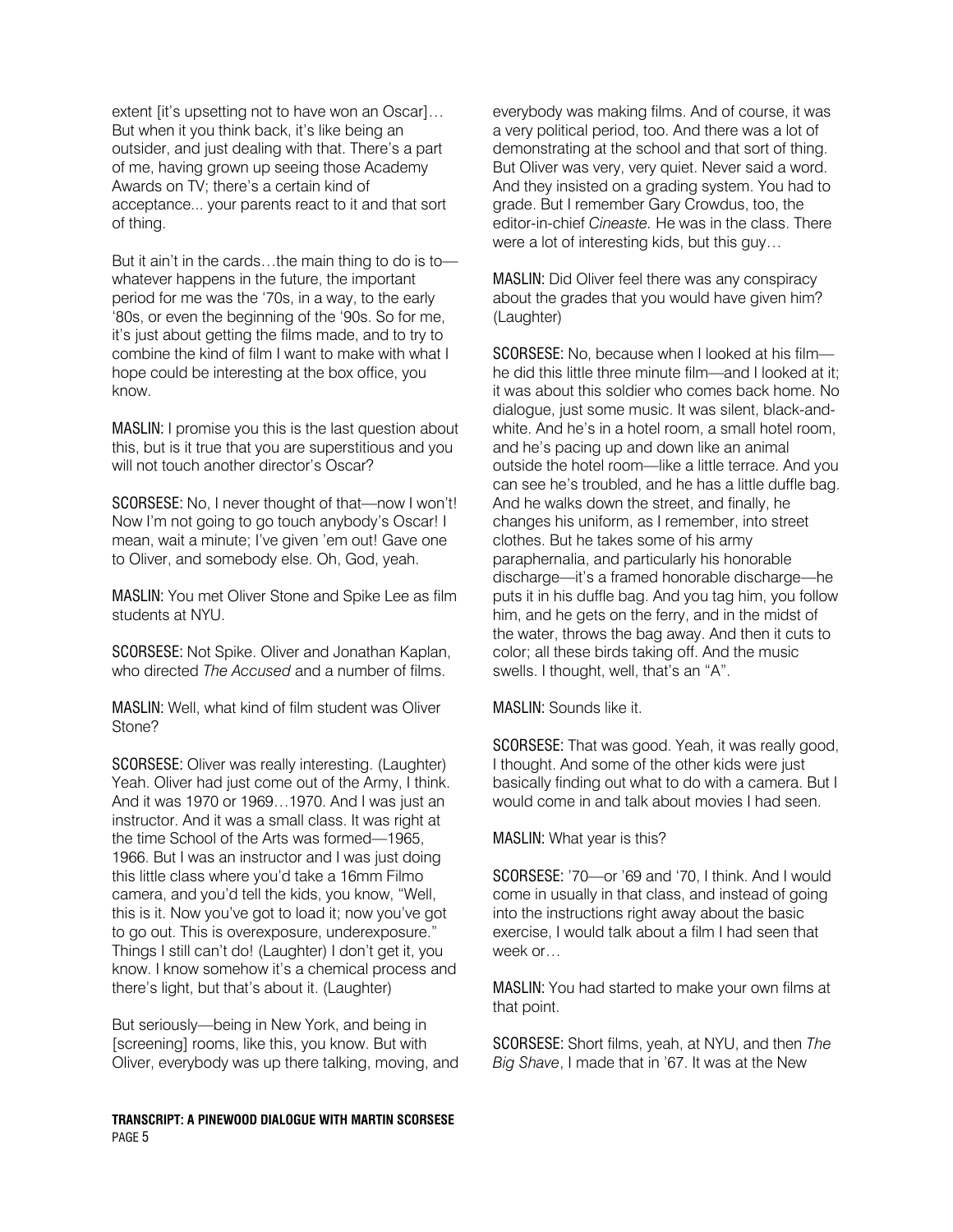York Film Festival, and that great festival, Knokkele-Zoute, you know that one? That was in Belgium. Every four years, they have this great festival of what they called "underground films" at the time, and in that year it was shown there. I didn't have the money to go, but…the main prizewinner was Michael Snow's *Wavelength*. Do you remember that? Yeah. It's interesting. Great stuff.

MASLIN: If you were trying to make the same films, the same kinds of films that you did earlier in your career—*Who's That Knocking at My Door?, Boxcar Bertha*, and then breaking through with *Mean Streets*—if you were doing that now, what would happen to that work, do you think? Was it a very different atmosphere? Or would it—do you think it would still find an audience?

SCORSESE: Well, there's even more of a chance of finding an audience now. However, I also don't think—I was so impatient, so ambitious, and such a pain in the neck to everybody. You know, just "Me, me, me…I'm making these movies!" Oh, it was just murder. In the middle of the night I'd think, "Oh my God, I said that…" Oh well, alright, you're young. (Laughter) Even now, a few times, "Oh, don't say that again!"

But it's true, though. I'm totally impatient. Can't get film? Video. I go to video and, you know, and I get this sort of thing. It's kind of an odd thing. It's almost like the kind of films that are being made now independently—because there's no doubt it will be an independent market. I go right to the independent market. But in a funny way, I don't know what I would've done new. It seems like a lot of the independent films of the past ten or fifteen years are based on a lot of things that were being done in the 1970s, the early '70s, or…

MASLIN: And you were a very small group, really.

### SCORSESE: Yes.

MASLIN: And now it's enormous. But you and Brian De Palma and Steven Spielberg…

SCORSESE: Yes. Oh, Brian, yeah.

MASLIN: …you all were buddies.

SCORSESE: Yeah, yeah. De Palma, Schrader, and Spielberg, and John Milius, and George Lucas.

MASLIN: Yeah. But it was a really short list. You guys saw each other all the time.

SCORSESE: Yeah. All the time. Argued, laughed and, you know, all kinds of stuff. "I'm going to make this kind of film." "No, you can't." "Yes, I can." "You can't." "I'm going to do that." "Well, yeah, that sounds great. What if you do this?" "Yes!" You know, up until the late 1970s, it was really good, and then we got a little older, and…

You know, we'd show each other rough cuts, and work on the rough cuts. Spielberg came in my editing room one day. I was cutting… I had two editors on *Taxi Driver*, Marcia Lucas and Tom Rolf were working. But there was one cut I couldn't make. I was doing something with somebody, he came in, "Try that." And it worked. (Laughs) De Palma helped me and Jay Cox helped me cutting *Mean Streets* a little bit. They would come in and, you know, look at a reel for me and say, "Try this here," you know, that sort of stuff.

MASLIN: How does it feel to have dueling DiCaprio films with Spielberg?

SCORSESE: Well, it's just my luck, you know, that's just what it is, it's just…(Laughter) the Academy, *that*, I mean…

MASLIN: Isn't [*Catch Me if You Can*] the one where he's twenty pounds lighter and he has no beard and…

SCORSESE: Ah, but the weight is muscle. The weight is muscle. He was built up, and he really had to work out every day. There are a number of people that were working with him. And Daniel worked out every day, too, Daniel Day-Lewis. But…

MASLIN: Well, you told me he listened to Eminem when he was working out.

SCORSESE: That's right, in the morning. Below my office. He'd come up and apologize, "Sorry, Marty." Because he always spoke as Bill. Once he got that accent, he never…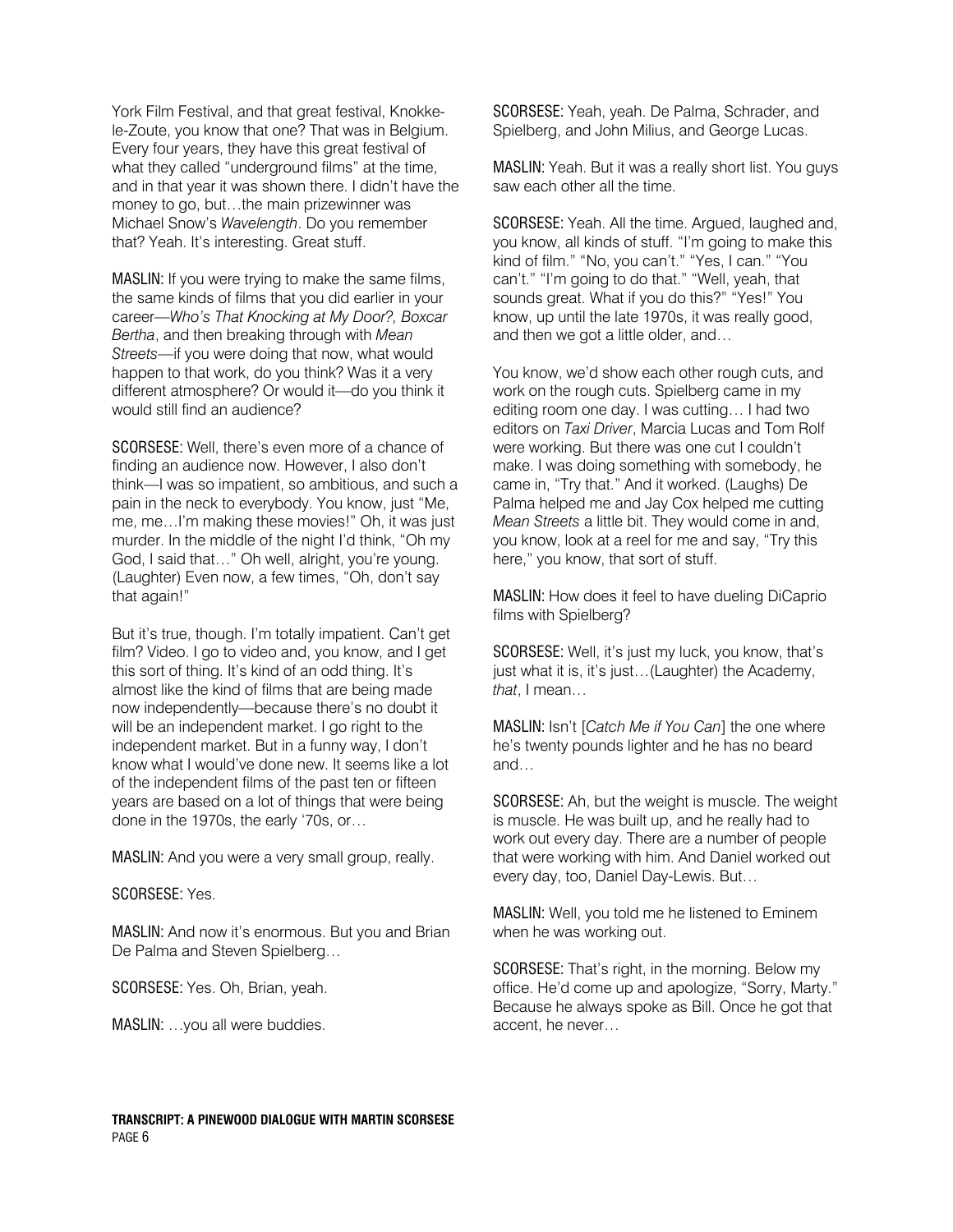MASLIN: But you said that helped get him in character.

SCORSESE: Yeah, and also, I think the music and the working out in the morning kept him in a state of extraordinary rage that had to be contained. (Laughter) With his moustache, you know. And great hatred, racial hatred. Absolutely. Calls himself the true American. Anybody else is a bastard foreign invader, you know. Yeah. So he had to keep that anger, he had to keep that anger going. And sometimes he'd be waiting for me all day, and he'd be pent up, and I'd hate to go and tell him we're not shooting him today…(Laughter) He's going kill me!"

And Leo was like, you know, a young colt running around, "I'm going to do this, I'm going to—" "Okay, okay." Pull him back. Cameron was waiting. "Throw her in," you know… They were great; it was like, really, the family. It was really quite something.

MASLIN: Are you ever going to write your autobiography in the way that Michael Powell did?

SCORSESE: Oh, no, no, no. Never.

MASLIN: It's a wonderful book, I mean…

SCORSESE: Oh, I'm nowhere near as good a writer as he is. He's a great writer. And the more I read now—I think I mentioned to you, I've discovered reading.

MASLIN: You said you'd read the Sam Fuller book. And I was going to ask you something about that. You wrote the introduction for it and you talk about being taken to see *I Shot Jesse James*…

SCORSESE: Oh, my father took me, yes.

MASLIN: …as a seven-year-old. And this is one of the movies that made you realize that movies were interesting to you.

SCORSESE: Yeah, absolutely.

MASLIN: But I'm wondering, who were the filmmakers who first made you realize that this could be what you did with your life, that this could be a career and a profession?

**TRANSCRIPT: A PINEWOOD DIALOGUE WITH MARTIN SCORSESE**  PAGE 7

SCORSESE: Oh, well first off, being deposited in a movie theater when I was a kid, from the age of three or four, because of the asthma, in 1946, '47, my parents…

MASLIN: Did they just leave you there?

SCORSESE: No! (Laughter) My aunt would take me, my father would take me. Put me in a corner and, you know, "Hope he breathes, doesn't get an attack." This was in Corona, Queens. My aunt took me, and my mother a few times, and my father a lot, and my brother. And so there was nothing much to do except to take me there. And basically, I lived these dreams, these giant black and white nitrate silver content cinema dreams, and then this Technicolor that was amazing. My father, at the time, was very quiet towards me, and I don't remember saying much, but sort of lived through the emotion of the films, in a way.

And basically, I didn't really know…I didn't know who did what behind the screen or whatever.

MASLIN: Well, that's what I'm wondering, when you started to figure out…

SCORSESE: Well, I think when we moved back to Manhattan, we moved back to the Lower East Side, back to the—1949, 1950—when my mother and father had to move back to the street they were born on, Elizabeth Street. And we were living with my grandparents. I would then walk to the movies. And there were all these kids, and we would all go together. And I began to understand a little of it. I really loved the classical films, you know? The John Ford films and the Howard Hawks pictures and that sort of thing—Hitchcock, of course. And a lot of the B-films, a lot of the B-films.

But I think what really happened was mid-1950s to late 1950s. I think when I saw *Citizen Kane* on television is when I began to realize…because you can *see* the camera in that one. Now, there's a whole school of thought that says you shouldn't see the camera, you shouldn't see— it should be seamless. But it also made me appreciate some of the seamless beauty of William Wyler and Ford and Hawks again, to see why is it different?

But the Ford stuff is really important, because of the family, the relationship of the family, always, the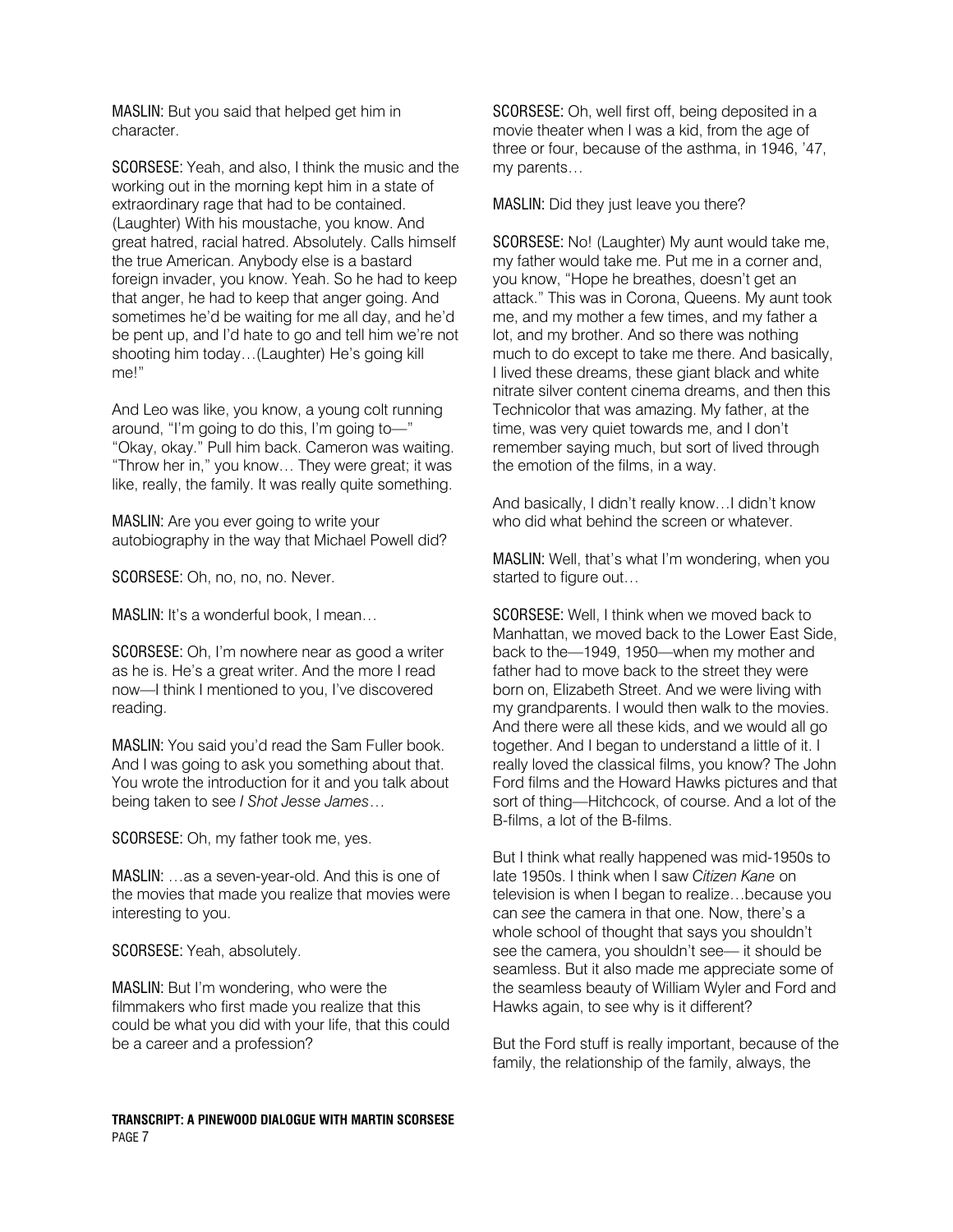warmth of the family, the conflict in the family, this was very important—mainly with the Irish and the Irish immigrants.

And I started to see these foreign films. Because I saw the Italian films of the late 1940s, early 1950s, *Paisan* and *Open City* and that sort of thing. In my Italian documentary I talked about how that made a very strong impression on me. And so the '50s was a time when America was changing. There was the breaking up of the Production Code, and I was very much aware of foreign films, and I began to see Swedish films—Ingmar Bergman, *Smiles of a Summer Night*, and particularly *The Seventh Seal*, which was very strong for me. And then around the same time, I saw *Shadows*, Cassavetes. And I realized that the emotion of that film is so strong, and the sense of reality was so strong in it. "Reality" is a lousy word, but it was genuine, it was real. I really didn't think they were actors. It was like the camera was in somebody's apartment, somebody's house. And it was a whole different way of life, too, the bohemians. I had no idea of that; I'm in a working class Italian-American family. But I knew that the emotion was there, and we saw that the camera could move. The camera could be lighter. You can actually shoot in the streets, you can shoot in people's apartments, and at the same time appreciate the grammar of film, from Orson Welles on, from '41 on. But learning the grammar earlier, but still combining the two somehow. So by 1958, '59, I tried to do some films. In fact, actually, when I was younger, I would do storyboards, but I didn't know they were storyboards, I thought they were panels. And it was a feeling of expressing, wanting to express myself in pictures. They were panels, little panels.

MASLIN: Was there anybody you would ever look to who's doing as many different kinds of things as you've wound up doing? You're almost like a curator, and an executive, and a producer, and a writer, and a director. You've been involved in such a tremendously wide range of things. I don't think there really is anybody else that you can point back to who took that active a role. And I'm just wondering if anyone comes to your mind.

SCORSESE: No… offhand, no, really. I think at the time in Hollywood, they really weren't thinking that much of kind of becoming a tradition. If anything, the tradition was for the market place, and MGM

**TRANSCRIPT: A PINEWOOD DIALOGUE WITH MARTIN SCORSESE**  PAGE 8

and David O. Selznick, "The Quality of Tradition," that sort of thing. But I mean, the Academy, when it was formed—in 1927, I think—the first thing they should've done if they were really thinking that way was to at least get a print of every film that was nominated for anything. Just get a print, and put it away.

You know, you wind up with a situation like this movie *Broadway Melody* in 1929, won the Best Picture of the Year, and there's only a black-andwhite dupe that's left. It was in Technicolor. But nobody was thinking that way. And I think in the late '50s, when we began to see the end of the great masters in Hollywood, their last films, and Europe taking over, and Asia, we became more…I guess it was just that they were such dreams to us, we thought they'd always exist. And by the late '60s to early '70s we realized that, you know, "We saw that film back twenty-five years ago, let's get a print of it." There's no print available. You know, we wanted to learn from it. There was no video at that time. And the best thing to do was maybe get a copy of the script, you know, and see some stills. But that was about it. And so it was really a process in the 1970s, where we all became aware of this need for knowledge. And it was just thrown away, because it was a marketplace; it wasn't needed anymore. Just get rid of it. It had made its money; maybe it goes to TV—the hell with it, get it out of here. You don't need a print.

Whenever I asked for certain prints, particularly *The Leopard*, for example, I was told it was too big, it took up too much room. Too many reels. So that's the mentality that myself, and Schrader, and I remember Spielberg, too—getting very, very crazy about. And up to the mid-1970s, when we began to realize… It became, like, a situation where, "They've got a brand new print of *Peeping Tom*," you know. There was only one guy in L.A. who had it. You know, that's it. We screened it every time we can get. But in any event, I can't really think back as to anyone. I keep thinking of the great archivists; Henri Langlois in France and…

MASLIN: Yeah, but they weren't great directors too.

SCORSESE: No, but, you know, I don't think it ever came together that way.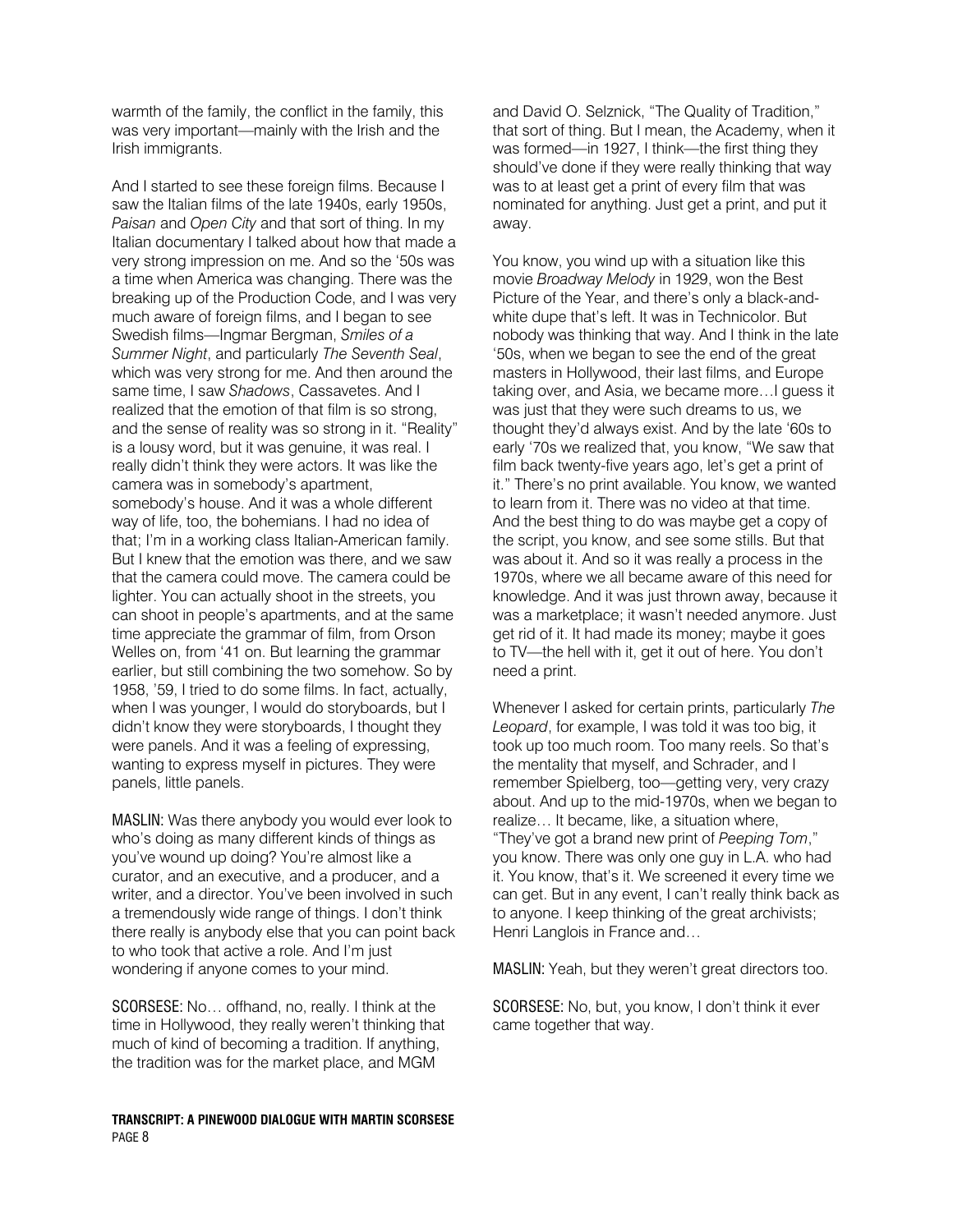AUDIENCE MEMBER: Looking back now, which do you feel quite content about, in terms of what you were trying to achieve, and which one is the disappointment, the most disappointing, you didn't get what you wanted.

SCORSESE: Oh, that's an interesting question. I could've used a couple more days on *Mean Streets*, that's for certain. It was twenty-six days. And a certain kind of location, because we had to split the locations. And so there were certain compromises. But it really didn't matter, I think the spirit of the city…

MASLIN: Do you watch your own work?

SCORSESE: No, no. Rarely. If it has a good piece of music in it, I'll watch it, just for the music. Or the actors' scenes, sometimes.

But I think *Raging Bull*'s pretty… I think we got pretty much everything we *thought* we wanted, anyway, in that. But I've been pretty lucky. *Taxi Driver*. We fought like mad, but we got everything we wanted.

I think probably *New York, New York*, because I always think of *New York, New York* as sort of an experiment, which, if I had prepared a different way, I think I would've gotten what I wanted; but it's not the fault of the film. I think the film as you see it now stands on its own. It's alright, whether you like it or not. It's what it is. And I was trying something that I had to learn, I had to go through on that to come out the other side.

MASLIN: It's too bad it didn't have a good song.

SCORSESE: Yeah, I know. (Laughter) Well, it's not an *Omen*, what can I tell ya? *The Omen* was just that's it, man. Satanic, you know?

And I think the one that I really felt that was still the hardest shoot of all that we've done was *The Last Temptation of Christ*. That was the hardest shoot. We just—Joe Reidy, my A.D. [assistant director], and myself, groveling in the sand. We were, like, crawling. It was literally the last twenty-four days of shooting. We just shot everyday. We just shot. "It's raining." "No, it's not raining." "Okay, what scene can we shoot?" I mean, it came down to that. You know. Actors had to leave, the crew was leaving.

#### **TRANSCRIPT: A PINEWOOD DIALOGUE WITH MARTIN SCORSESE**  PAGE 9

Some Italian guys on the sound crew. And it was, like, three days before Christmas, and we had gone over, and I saw the sound crew leaving. And they're going, "Ciao, Martino, Buon Natale!" (Makes sound of blowing kisses) I said to my producer, I said, "Where they going?" They go, "Hey, goodbye." I said, "Goodbye." I said, "Where they going?" I said, "It's the sound crew," I said, "Where they…?" He says, "Well, they're going back to Rome. It's Christmas." I said, "Who's going to do the sound?" "Well, the Moroccan guys." So the kids— well, we finished with them. But I mean, that was okay. The sound was fine.

I don't think I'd ever be satisfied with the scale of the picture. In other words, at first I thought it had to be a certain kind of scale. Then I was sort of thinking maybe a bigger scale, to try to hint at the American biblical epics and the Italian ones. But then I realized it had to be more on the level of an Olmi or the style of a Pasolini; he had more than style going for him, he had that poetry, in a way. As Dante Ferretti said, "He's like a poet with a camera," when he made his films, Pasolini. But there was no doubt that that was the best way to go. Still, even under those conditions, I would've liked about two more weeks shooting there to get certain things. I didn't have enough extras… that kind of thing. It's purely a technical thing. And also I think I opened up the script to certain questions which are almost unanswerable. And I tried to have scenes where they were kind of answered, although in some other way... And I always felt kind of healthy about it, too. I said, "Well, we never finished it." In fact, the end goes off into edge fog. And on the crucifixion, when he says, "It is consummated"—edge fog. The film starts to go. And that happened on the take that I liked. By accident, we were rushing so much that when they took the roll down there, somebody, just by accident, happened to expose it just a bit. And it *would* be on the take that I wanted. And I said, "Well, that's great, though. That becomes—" Then the whole film goes into edge fog, and "Leave it; that's the resurrection!" (Laughter) That becomes the resurrection, you know?

MASLIN: Probably the most famous line in any film you've done was an improvisation: "You talkin' to me?"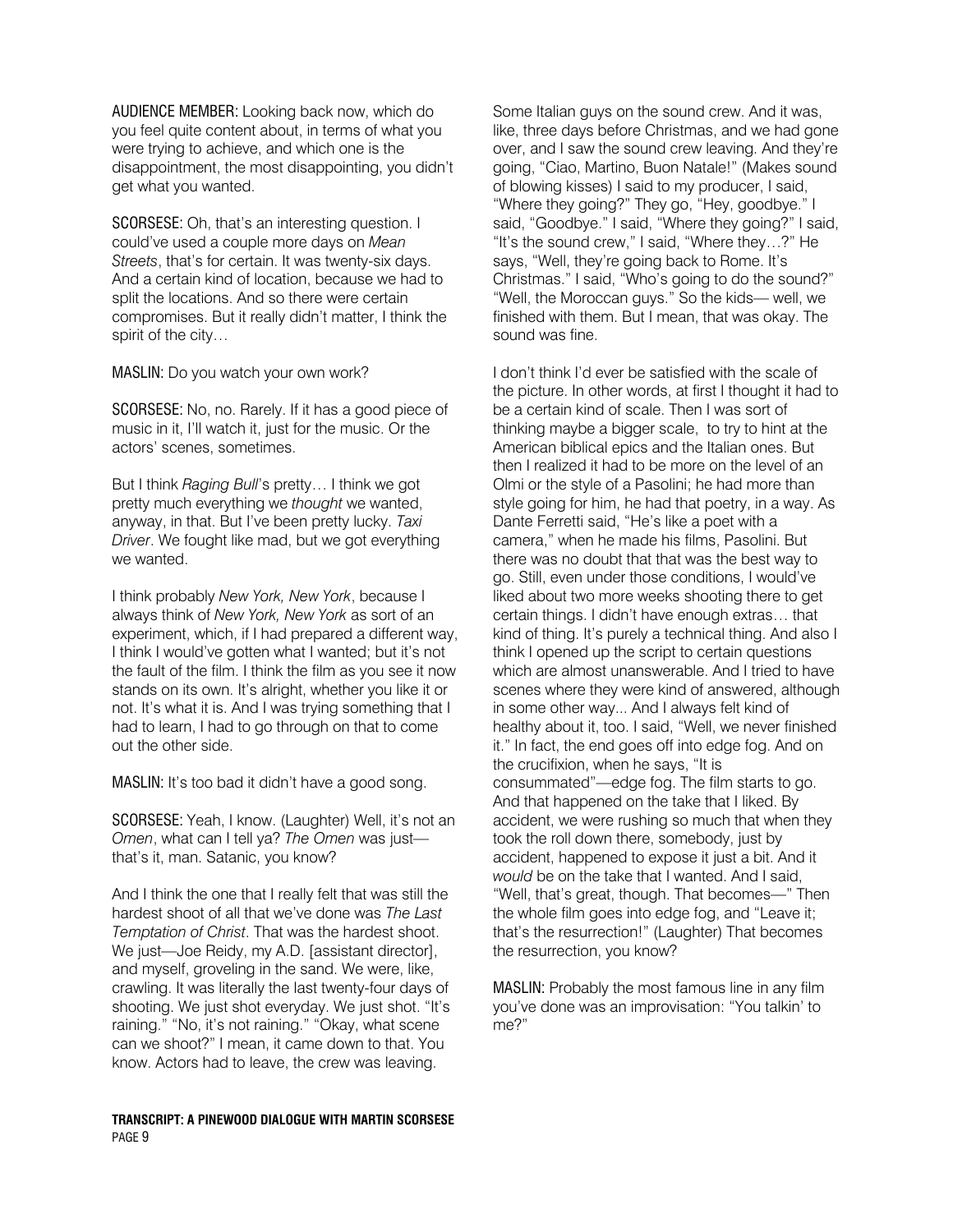SCORSESE: Yeah. I didn't come up with that line, though, the actor did, so… Yeah. Yeah.

MASLIN: Well, I want you to explain, first of all, how that happened, and then ask if there are other ones that you like as much as that.

SCORSESE: So, we might find out what it *could* be, only because this territory was taken so beautifully by someone else that you can't do it, which is *Reflections in a Golden Eye* as Marlon Brando looked at himself in the mirror. And you see that he's talking to himself, he said, "You look really good." (Laughter) I thought it was great. I said, "We're not going there." So, okay, we know that, okay. But it's about practicing the guns, it's about *whsst*—you know, that business with the gun coming out; it's about being tough and about being caught. Almost like a child's fantasy, really. And we had these rooms up on Columbus Avenue where the buildings were being torn down—89th Street and Columbus—and we used a little studio. That was his apartment. And you could hear the people, the drummers outside across the way in the Latin club, they were drumming outside—this was summer time—and the cars outside and that sort of thing. And I was just there on the floor in front of him. We were shooting and I… He started to do that, I said, "Keep going, keep going," and he just kept improvising and repeating it and repeating it, until he got into the business of, "Well, I'm the only one here," you know. "You must be talking to me." In the meantime, our wonderful A.D—he was a great guy—he was trying to save us, and was banging on the door between takes, "You gotta go! You're killing me! We're going be another five days over." "No, no, please, this is really good. Let us, you know…" And he listened to us; that was great, you know.

MASLIN: Do you have another favorite of those? I didn't know about that one.

SCORSESE: Well, the one I like a lot is what Joe Pesci did, and Ray Liotta did in *GoodFellas*, where he's making a joke and Ray says that he's really funny. And he says, "What do you mean, I'm funny?" You know, "Am I a clown here? To amuse you?" But what happened there was that Nick Pileggi and I structured the script very, very clearly, and with a very strong structure. And in that sequence in the script, they introduced all these

**TRANSCRIPT: A PINEWOOD DIALOGUE WITH MARTIN SCORSESE**  PAGE 10

guys, Jimmy Two Times and all these guys at the bar, with the voiceover and…(So you could actually have another thing about how they lived and what they did, easily could fit in there.)

So when I talked to Joe Pesci to have him do that part, he was a little reluctant… We went to the apartment and he said, "I just want to tell you about something, though. See if this would work for it." And he acted out this scene for me, which actually had happened to him, from his old neighborhood where he hung out and grew up in the streets. And this actually, line-by-line, moment-by-moment, it happened to him. And I said to him, "Perfect," I said. "I have the perfect place for it. I know— it could go in right here." And so then we went into rehearsal. And in the rehearsal, we did it about four, five, six, seven times on audiotape, and then I took all the transcripts and then made it into a scene from the transcripts. You know, and then they improvised more, he improvised more from there, you know. But I always liked to watch the rhythm of that.

MASLIN: Do you have a favorite performance in your work?

SCORSESE: Yeah, that's hard, because they're all…I was saying the other day, all these Academy Award nominated performances. But people say, "Oh, always best with men," you know? I said, "Wait a minute, there're only three men who were nominated for me and who won. There was Robert De Niro, Joe Pesci, and Paul Newman." I said, "The rest—nine other nominations were women." Nine. You know.

MASLIN: (Calls on audience member) Yes.

AUDIENCE MEMBER: First of all, I wanted to say that I'm from Belgium, and I am very happy to hear you went to Knokke Le Zoute. (Laughter)

SCORSESE: I couldn't go; I couldn't afford it. But they called me… Amos Vogel told me about it later. Yeah. I didn't go.

AUDIENCE MEMBER: My question is that considering that today, the film is more and more considered as a product and less and less as an art form, what would you say to young film directors who feel they have to use their personal voice, and that it's a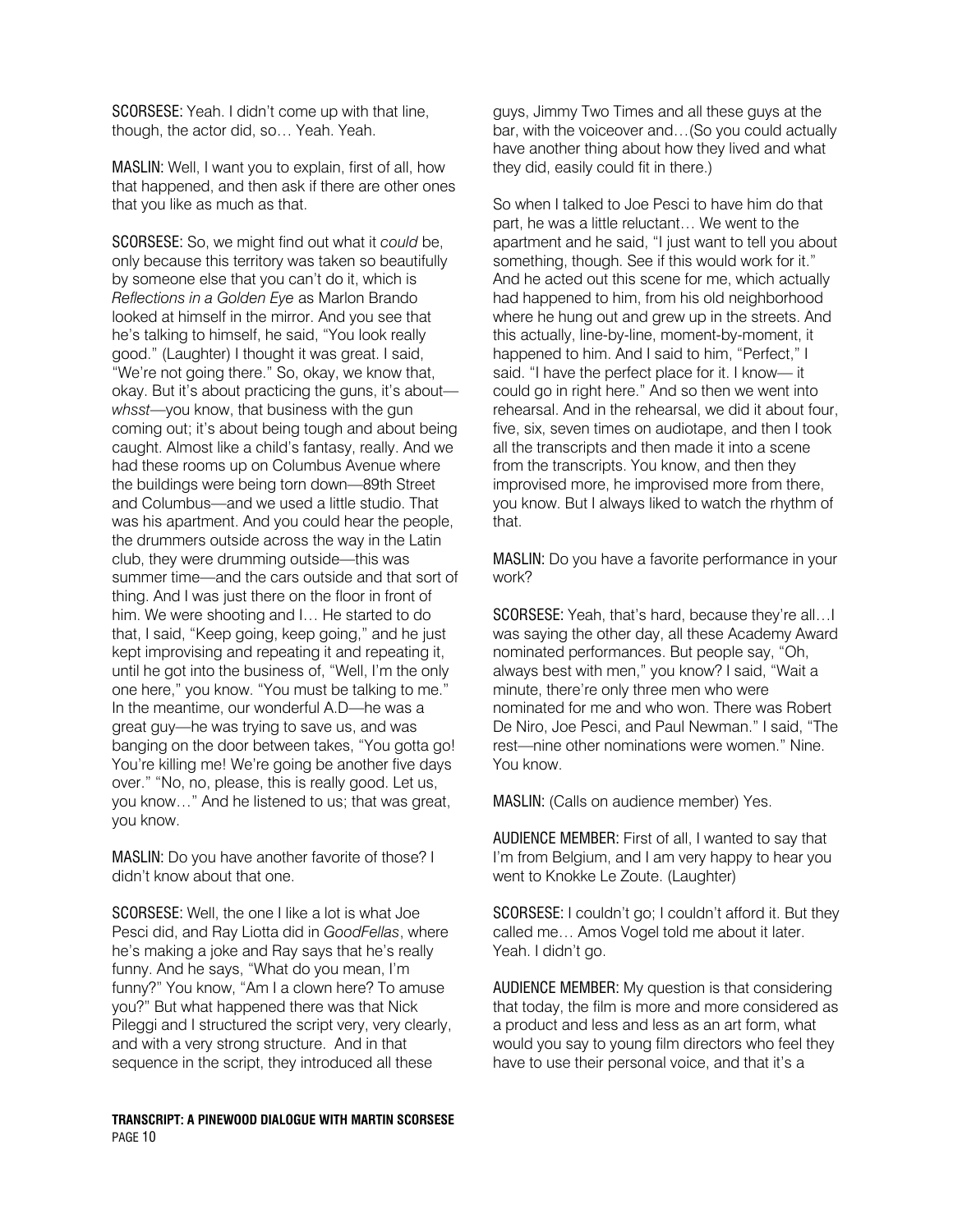struggle to make film as an art, but feel that it's the sacrifice they have to make?

SCORSESE: That's always been my dilemma myself, and I—even in *Gangs*, for example, or *The Age of Innocence*, or any of these pictures that I've made, really. How far can we deal with the box office and what the box office demands are? Because they are giving you a lot of money, which means you're responsible for it, and you're obligated to do certain things. Can you tell the same story? Or can you find yourself, a kind of personal way into these stories, and make your own personal statement? Which means, can you feel strongly, passionate enough about something that can—through the nature of the way it's made, the look of it, particularly the casting—be bankable at the box office? I don't think, especially in the culture the way it is now, I don't think that's going to be getting any easier. It's only going to get harder.

And I think younger people, there are a lot of wonderful role models you could take who are making independent cinema, and not dealing with the mass box office, you know. But it would be nice to see once again… And I think some are coming around. Wes Anderson, Paul Thomas Anderson. There's so many of these younger guys—men and women—working, that seem to be crossing over into marketable cinema, by which I mean bigger budgets.

MASLIN: What has to happen to *Gangs of New York* for it to be marketable?

SCORSESE: You know, I don't know; I never understood enough about the money. I just know that this was a tough one to make, we all made sacrifices. I put most of my salary in the picture, for the first time in my life. And so I believed in it that way…

MASLIN: Is a lot of it already sold overseas?

SCORSESE: Yeah. In fact the release dates are more important. We have to make certain technical things, like a video transfer and everything, much sooner than we normally would, because of the release dates.

I get upset when I see too much of the money going into a certain kind of film which just plays for

**TRANSCRIPT: A PINEWOOD DIALOGUE WITH MARTIN SCORSESE**  PAGE 11

two days and then goes onto DVD and that's it and… It's like a commodity, thrown away. You know. There is that element, though, of film. And that's what I talked about, the first fifty or sixty years in Hollywood, where they didn't really save the films, because it had made—it had its history, it went through…

MASLIN: Isn't there something kind of awful about the fact the *Rocky IV* will live forever and the things you're talking about are absolutely gone.

SCORSESE: Yeah, that's right. Well, it's just—it's one of those things, though. Even if you try to save everything now, you may save a tenth. You know, and that's what we're trying to do.

But there's some kids that… I saw this film, *Donnie Darko*. Interesting film. I saw it on DVD. Young guy. And I found it very interesting, because it had a Hollywood look, but kind of a personal story, in a way. And he's pretty young, and might be very interesting.

MASLIN: Do you see a lot of films by young filmmakers?

SCORSESE: Now, I'm trying to. For the past two months, if I can finalize the cutting of this thing, I'm just trying to look at stuff. I'm looking at a lot of Asian films, a lot of Asian films. Korean films are really interesting.

MASLIN: For any particular purpose, or just that's what you like to look at?

SCORSESE: Well, I like horror films. To relax. (Laughter) Well, some of the horror films. There are a couple of Korean ones that are pretty interesting, and Japanese, and Chinese and… not just horror films, but as much as possible. But I have like, a hundred DVDs just sitting on the floor, and it's between *The Youth of Maxim Gorky* or a new Korean film. It depends on the mood you're in, you know.

MASLIN: (Calls on audience member) Yes.

AUDIENCE MEMBER: Yeah, is it true that you were originally supposed to do *Schindler's List*, and Spielberg was supposed to do *Cape Fear*?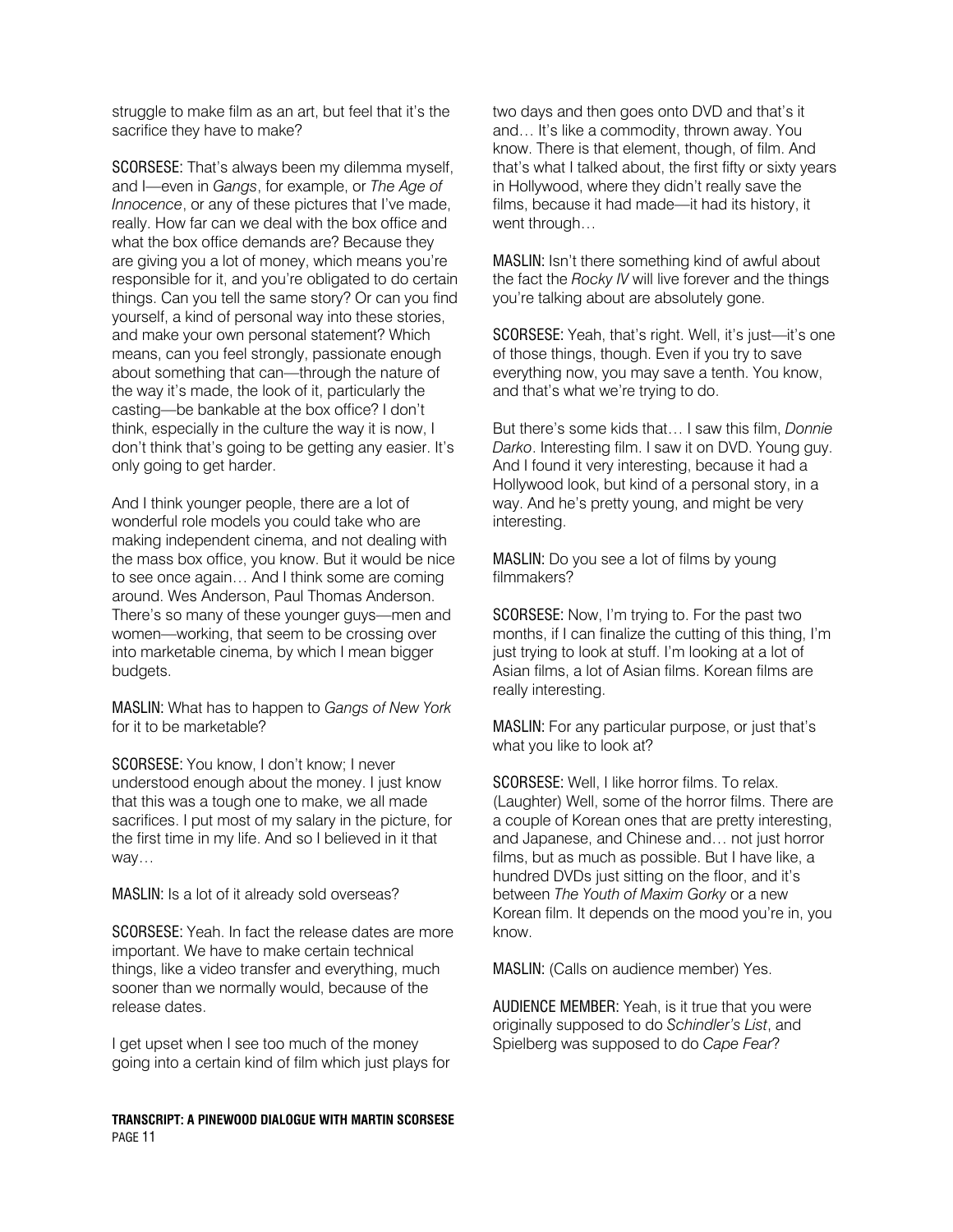SCORSESE: Yeah, I think Steven was going to direct *Cape Fear*. I'm not sure if he was really going to direct it, but… The story on that was that back when I was with Steve and we were all together in the '70s, he'd tell me, "I'm going to do this film, *Schindler's List*, and here, this is the book." And we were on a plane coming back from Cannes! Where he held up the book to me, he said, "This is it, this is the one I'm going to do. It's going to be this; I'm going to do that with it." And he said, "Now, one day, I'm going to produce a film of yours, and it's going to be the biggest hit, money-wise, that you've made. And I'm going to want to see your face when you see people lined up around the corner." I said, "Ah-ha-ha-ha-ha…Nonsense!" And so years go by and he's still working on *Schindler's*. And then at a certain point, I think when we did *The Last Temptation of Christ*, 1988, '87, he seemed to drop it. And it came to me. And I thought I would try to do it, and worked on it for a while with Steve Zaillian. I had just gone through *Last Temptation*. And I was very passionate about that. And I know you'd have to have the same passion for this subject matter, *Schindler's*. I liked it a lot, but having also gone through such difficulty in the release of *Last Temptation*… And I also remembered Steven's passion for *Schindler's*… And so at the same time, he was talking to me about *Cape Fear*, and so was De Niro. And at that point, I said, "Well, let's leave it; let's just switch it."

MASLIN: Is each new film a kind of reaction against the one you've just done?

SCORSESE: I would hope to. Yeah. Certainly, *The Age of Innocence* was against *Cape Fear*, I think. But *Cape Fear* was interesting. Very hard movie to make. Thriller, which was based on a real B-film, a great B-film. So you can't make it a B-film. So you update it, in a way. But is it *just* an updating? I mean, what does a thriller mean today?

MASLIN: Were you afraid of the idea of remaking…?

SCORSESE: Oh, yeah, I don't like remaking stuff. But that was interesting. I mean, the Thompson film with Mitchum and Peck and everybody was quite interesting. It was a very, very clear piece. But in terms of that, yeah. I felt that he [Spielberg] really had the passion for it, and it was best that he would go and take that journey and go with it. And *Cape* 

*Fear*, of course, made the most money of any movie I've made.

AUDIENCE MEMBER: What do you think about your films' influence on America's vision of the gangster? And the way that, you know, the popularity of television shows like *The Sopranos*, and the way that your films have influenced that product, and America's fascination with the gangster?

SCORSESE: Well, the fascination with the gangster is interesting. I've got to tell you, when I was growing up in the '40s and '50s, I was part of a world that had that as an element. So to me, it was the world. It was the world that has that element involved in it, and it was very, very much a real, day-by-day, working out of this society.

MASLIN: You're—I think you once said, "If I can buy toothpaste for nineteen cents, from a fellow on a truck, instead of buying it for fifty cents…"

SCORSESE: Oh, yeah. That was the thing. Hey, you know, sometimes my mother would ask, "Hey, what fell off the truck today?" You know. Yeah. Well, not that she's a thief, but you buy say, yellow sweaters. (Laughter) "Hey, look what the guys got off the truck," you know, and you bring it around. You got to beat the system somehow. They were not educated. And a lot of the Sicilians, the Italian-Americans were very, very suspicious about government and church. That's one of the reasons they ran away from Sicily. And they weren't certainly going to, you know, put themselves in the hands of an American police force. I mean, really, you know. You have to understand the cultural issues there. They wouldn't trust it. Just basically, "Stay with the family," and everything else. And so for the first, and into the second generation, I think, it was difficult to get them to understand about taking advantage of America, the opportunity for education, which gives you power, makes you move and that sort of thing.

But in any event, I don't know, I never thought the things that I put on film could've been put on film when I was growing up. And the one thing, despite the fact that you had the majority of the people down there being hard-working, working class families, killing themselves day in and out, going to the garment district, coming back, you know. They were not underworld characters, but the majority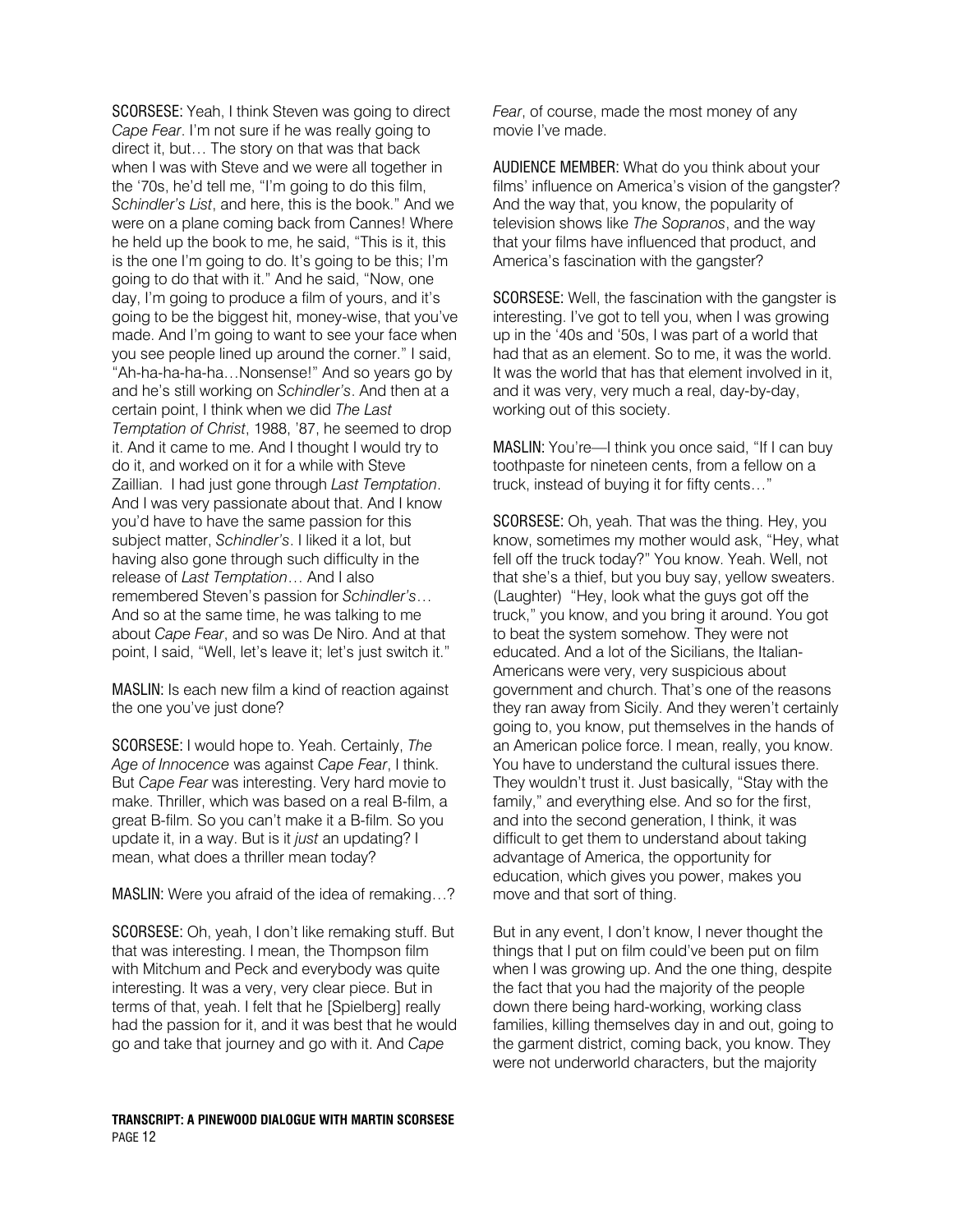were really good, decent people. But it's that odd combination of knowing people and liking them, and then finding out later what they did. Knowing some people, *not* liking them, and finding out what it was they did, you know. (Laughs)

I never thought… You never brought a camera into where I grew up; you weren't allowed to bring a camera. A motion picture camera? Forget it. That would be outrageous. And then *Who's That Knocking*, I was able to shoot a little bit, and in *Mean Streets* very, very little; but my father had to talk to certain people… to make sure.

But right after that, right around the time I had helped Dean Tavoularis look for locations for *Godfather I* [sic] in my neighborhood, it started to pay then, you see. They went into a couple of places in the Lower East Side, they paid the olive oil factory we found. St. Patrick's Old Cathedral, they shot the interior of the baptism of *The Godfather I*  [sic] in there. And after that, the church had a little money and they fixed it up and that sort of thing. So it started to become: "Hey, we could be friendly to the outside world, they could let us in." So then that whole period… I think *The Godfather* changed that, to a certain extent. But *The Godfather* deals with a very patrician level of the underworld, in a way.

MASLIN: But could you have ever imagined this turning into America's favorite television character?

SCORSESE: No, no. No, that, I can't imagine. That, I can't imagine. I mean…

MASLIN: Have you ever watched it [*The Sopranos*]?

SCORSESE: No, not really. I saw one show a long time ago. I like it. The actors are good and everything. Some of the actors, I've worked with, they're really great. But I just don't… A number of friends of mine are real fans of it, but I just don't… It's… I know it, so it becomes something else.

That period, by the way. The films I made, *Mean Streets* and *GoodFellas*, and even elements of *Raging Bull*—because the whole thing is not about the underworld—they're of a time and place, '40s and '50s, early '60s. I mean, *Mean Streets* is really about 1960 to '63. I shot it in the '70s, but it really is earlier. Like, the girl groups; Phil Spector, yeah. So, you know, it really was that sound, right before The

**TRANSCRIPT: A PINEWOOD DIALOGUE WITH MARTIN SCORSESE**  PAGE 13

Beatles hit, right before. And that way of life doesn't exist anymore anywhere. And I think *The Sopranos* is interesting, because it's modern, isn't it? It's a modern thing. New Jersey, and they got long hair and stuff. I mean, you know. It was a different thing. I'm used to the sort of camel hair coats and that sort of thing. It's a very different... I don't think I could ever even do one about that world now, what it's become.

MASLIN: Is there any kind of film that you wish you could make but you just don't…? You have ventured outside of the gangster thing a lot of different times, but you often come back to it, as you have now. And I wonder if there's anything you think of as just being too far away from that.

SCORSESE: I'd like to make… I'm fascinated by the ancient world; I'd like to make a film from the point of view of pre-Christian thought and religion. Like Apuleius's *The Golden Ass* would be great. A very religious book; Apuleius was a priest of Isis. By reading the classics—or trying to read them! I wish I had a classic education. I didn't have a classic education, but I try to get through 'em—and I think the interesting thing is trying to see the world apart from—not through the lens, so to speak, of Judeo-Christian thought and religion. Not to put that aside, but I want to see what else links us as human beings and who we are, you know.

MASLIN: We have time for a couple more questions, and then Marty really does have to go back to work.

AUDIENCE MEMBER: Do you think the original cut of *New York, New York,* will it ever be released, perhaps on DVD?

SCORSESE: That was a rough cut. That was the first screening. It's like the stuff you show to your friends and they yell at you. (Laughter) No, you know, "Marty, it's ridicu—" This one, it turns out everybody liked it. Lotta people liked it. You know, De Palma liked it, and Sam Fuller was there, he liked it. But that was the *first cut*. We just put it all together; it was four hours and twenty minutes, and just went on and on and on. And it was, "Oh, that's great, we can maybe move this around," and that's basically it. It's like people saying, "Oh, you know, *Gangs of New York* is a three hour…" No, the first cut was three, three and a half or whatever. That's the *first cut*. And then it's… a film is like a piece of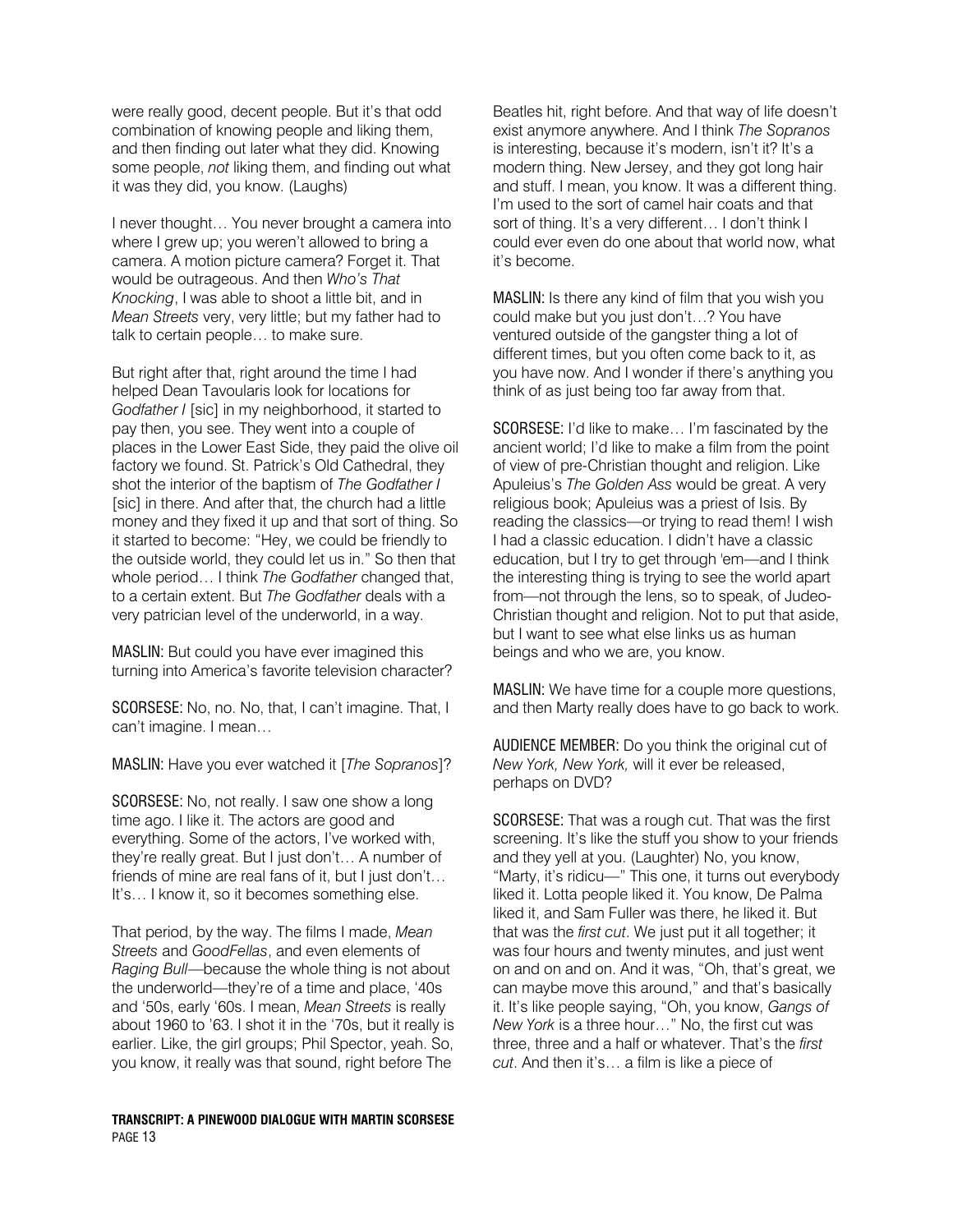sculpture; you go in—bang! You know, keep chipping away at it. And it comes down to size, hopefully. In the case of *Gangs*, it's two hours and forty minutes—without credits, you know. All the credits are at the end anyway, so it's two hours and forty minutes *of story…* (Laughter)

And *New York, New York*…You know what it was? You're absolutely right in a sense, because that was—it was a special day; something happened there, it was kind of interesting, at that screening, it was very special. But there's no doubt the picture needed tons of work. But the fact that it was lost, something happened—the black and white dupes were gone, and we could never… Just to have as a reference, we would've liked that, that's all.

MASLIN: Have you seen it, or have you just heard of it?

AUDIENCE MEMBER: Just heard of it, alas.

SCORSESE: Yes, well it was quite indulgent. I mean, it's four and a half hours. I mean, you know, just all your rushes, with just the heads and tails cut off. Basically intercutting stuff and trying to see where the hell the story is. You know, 'cause we were experimenting and improvising a great deal. (To audience member) Yes.

AUDIENCE MEMBER: Could you talk a little bit about making of *King of Comedy*, which seems very different than a lot of your other pictures? Like, how you made that decision to make it.

SCORSESE: That was, again, a Robert De Niro role that he really wanted to play, and he gave me that script back when I was doing *Alice Doesn't Live Here Anymore*, along with the book on *Raging Bull*. And in both of them, I wasn't that interested. *Raging Bull*, I was a little bit interested. I'm not a sports enthusiast, so I didn't quite understand the boxing—as a sport, didn't understand it. It's different in the film, in a way; how I found my way through it was a different thing altogether, not sports at all.

But no, *The King of Comedy*, I didn't quite get when I first read it, the wonderful Paul Zimmerman script. And then it went off for a while. I think a number of people were going to do it. I think Milos Forman was involved; Mike Cimino was involved. And then

**TRANSCRIPT: A PINEWOOD DIALOGUE WITH MARTIN SCORSESE**  PAGE 14

after *Raging Bull* was finished, Bob just presented it to me again. He said, "I think you'd really be good for this." It took those ten years, or eight years, to understand a little bit more about what this cult of celebrity was about.

MASLIN: You've said that you felt more like Rupert Pupkin the comedian when you made the film, and that now, in a way, you're more like the Jerry Lewis character.

SCORSESE: Yeah, exactly. But that's the thing. That was it, that's what I saw, both sides. And I said, "If anything, you'll probably go the other way." But this guy, I know, loved late night talk shows, loved Steve Allen and Ernie Kovacs, who understood about early television, which was so exciting. *Your Show of Shows*, all this sort of thing. The New York comedy, in a way. Brilliant comedy. And so I sort of found my way in it later. And Bob said, "Let's do it. We could do it quickly in New York, shoot it fast," and that sort of stuff. And I said, "Oh, yeah, you're right, let's get back to work." And I was kind of weakened after *Raging Bull*. I had had walking pneumonia, I was a complete wreck... Anyway, I got myself back together and went in to start shooting.

And I realized it was really difficult. It was really difficult. Because it was, to say the least, a comedy of manners, which meant it was all about body positions, body language, and framing: medium shots, hardly any camera movement. And that was another thing, too, that I sort of reacted against in the late '70s. Throughout the whole '70s, every other film—and they are beautiful, some of the great films that were made then—but every time the critics would say, "Oh, it's the most beautiful thing ever made. You could take a frame of this and put it on the wall," that's enough! Let's just make a picture. Let's go back to 1903. Let's go back to Edwin S. Porter. I said, "Let's take it and just: Medium shot, medium." Does the camera move? Or is the person—what is that person doing? And this was the perfect material for these people to be locked in these frames together, you see, and for Rupert to be invading Jerry Lewis's frame, you know? But it was like I felt like I had my hands tied, it was a real—you know. I felt, ridiculously, that if you aren't flying around with the camera—at that point in time, I was thinking—well then, you're not doing your job. And then I said, "Well, wait a minute now, it has to mean something." (Laughs)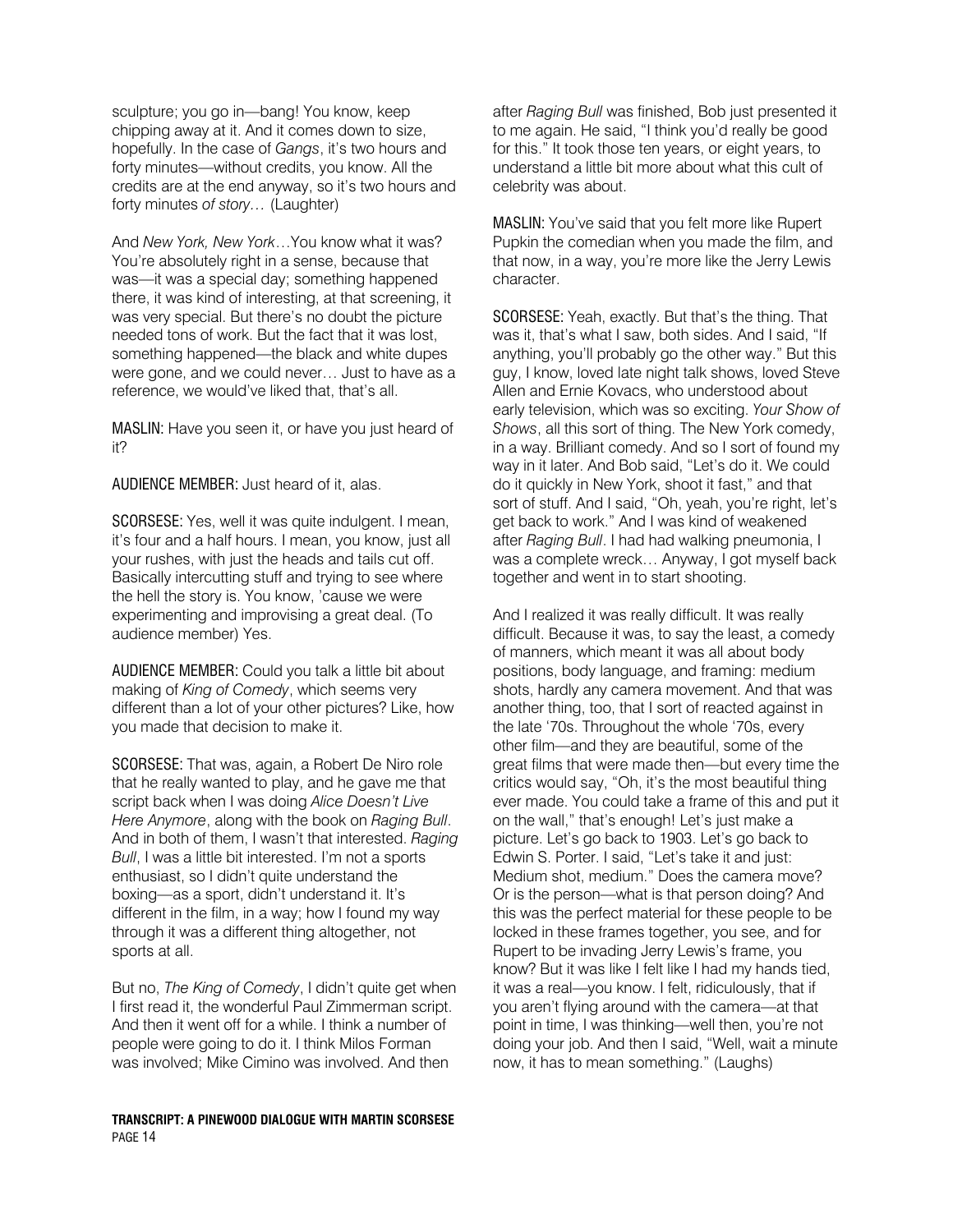AUDIENCE MEMBER: *Gangs*: is *Gangs* a narrative piece, like *GoodFellas*, or is it going to be a straight story?

SCORSESE: *GoodFellas* you could say it's a narrative; it's a story, *GoodFellas*. But it's not a "normal" narrative from beginning, middle, to end. It basically relies heavily on voiceover, and is sort of like a standup comedy routine, in a way. And with that, it's a device in which visually, you can go anywhere.

So you could do anything you want. But I find *Gangs* harder because it was a straight narrative, a straight story narrative, which begins at a certain point, has a middle, it has an end—to a certain extent. I'm not interested in a lot of plot, but it has a story, a very straight narrative. And I find that, you know, with films that seem deceptively simple, with story…I must say, as you get to see more and more films, and you try to make more and more films, you gain more of a very strong respect for clarity of storytelling with a camera, and clarity of script.

MASLIN: Steven Spielberg once said about you, "He has never heard of logic." (Laughs)

SCORSESE: Oh, yeah. Probably right. Yeah, yeah. I try, you know, but…

MASLIN: One final question.

AUDIENCE MEMBER: Yes. You just mentioned voiceover, and I've found your use of voiceover really interesting. I mean, in— well, in *GoodFellas* and particularly in *Casino*, where there's the alternating De Niro character and Pesci…and then, sort of jarringly, for one brief scene, Frank Vincent's character. But in the scene, as I'm recalling, where Pesci, just before he dies, he is actually doing voiceover; and then—I think it's at the time that the bat hits his head…

SCORSESE: It stops, yeah.

AUDIENCE MEMBER: …it cuts off abruptly, which was quite startling. But I'm just wondering, in those films, or in films where you've used voiceover, have you anticipated the use of it at the outset? Or does

**TRANSCRIPT: A PINEWOOD DIALOGUE WITH MARTIN SCORSESE**  PAGE 15

it become, finally, a practical way of giving information?

SCORSESE: No, actually, as a device from the outset… I always liked voiceover in film; I liked it when I saw films narrated by Sir Cedric Hardwicke, let's say—*The Picture of Dorian Gray* or *The War of the Worlds*, that other one in early one in the early fifties.

And then the idea was to make sound pictures. So sound was just as important to me as the image. And to start pushing the envelope with the sound, pushing the envelope with the voiceover—and overdo it, in a sense. In *Casino*, have it become a kind of drug-fuelled argument on the soundtrack, in a way, which can only be silenced with a bat across the head—what happens to Joe, you see. And that worked.

And particularly then in *The Age of Innocence*, too, the idea of taking sections from the book and just reading—literally, not just reading it, but that was all very, very well structured in the script. In some cases, at first I didn't want to use it and we went back and said, "Oh, this is the best way to use it, because there's so much history here, or there's so much of that." But that's pretty much just helping the audience along, to a certain extent. But in the cases I'm talking about, it was devised way in advance, and as a technique.

MASLIN: Are there people in this audience who are interested making films themselves? Yes. What was the best advice anybody ever gave you? Let's close with that.

SCORSESE: Well, the thing I've always found is—like we talked about certain projects that go on for years and everything—there's a certain tenacity. You just keep going, no matter what anybody tells you. Whatever they write about you or your parents say, you have just got to keep going. And keep going and hanging on and… You'll find it yourself. You'll find out yourself if you want to do it or not.

I mean, that's what I always say about Cassavetes in *Shadows*, you know, he made it look like we can *all* shoot—ourselves! We can just take cameras and shoot, and it got you to the point where you get there and you're ready to go, and you've planned everything out, and you're looking through the lens